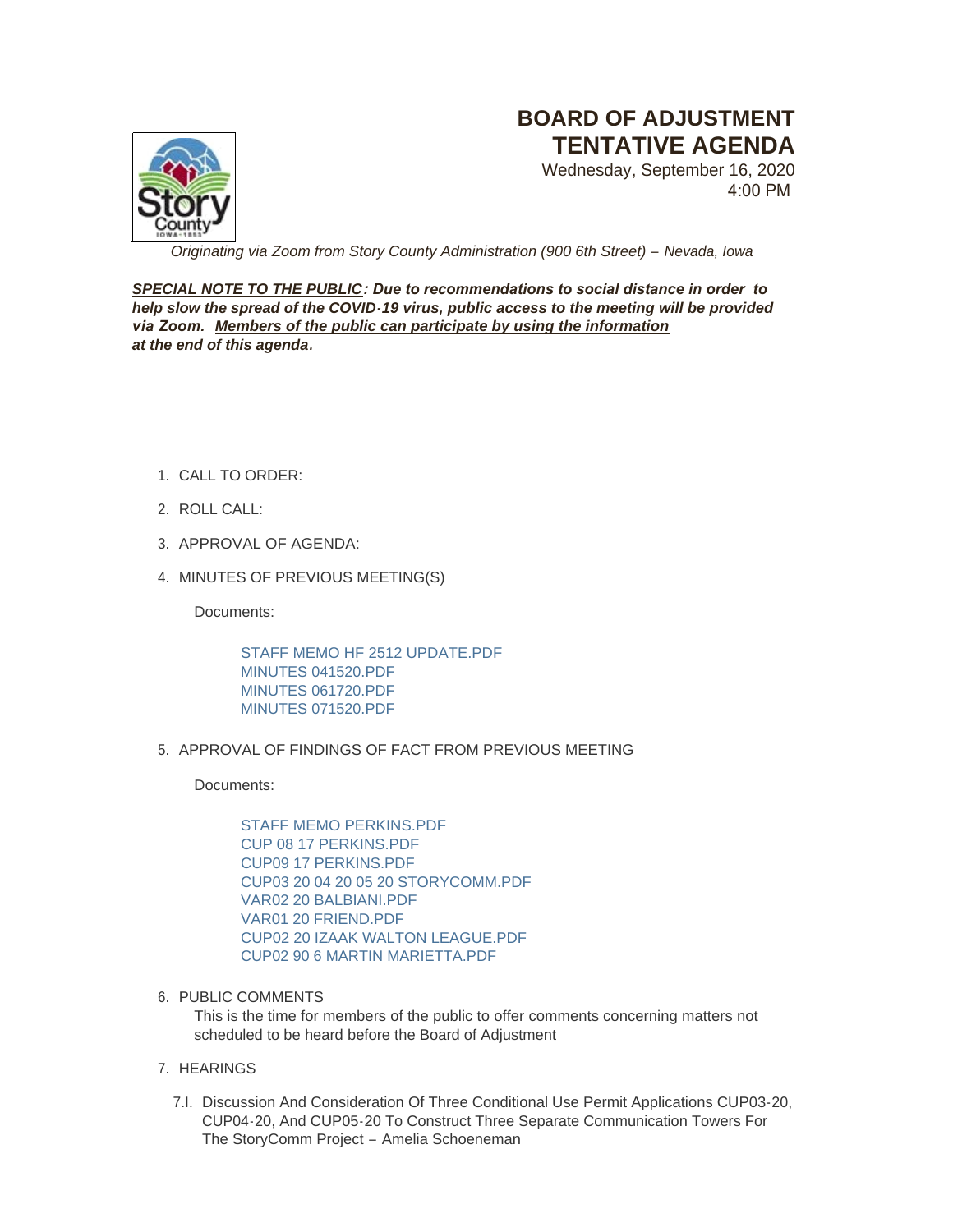Documents:

[STAFF REPORT.PDF](http://www.storycountyiowa.gov/AgendaCenter/ViewFile/Item/18992?fileID=14411) [STORYCOMM TOWERS LIST.PDF](http://www.storycountyiowa.gov/AgendaCenter/ViewFile/Item/18992?fileID=14413) [STORYCOMM TOWER SITES MAP.PDF](http://www.storycountyiowa.gov/AgendaCenter/ViewFile/Item/18992?fileID=14414) [PUBLIC COMMENTS.PDF](http://www.storycountyiowa.gov/AgendaCenter/ViewFile/Item/18992?fileID=14416) [CUP03 20 STRUCTURAL DESIGN REPORT.PDF](http://www.storycountyiowa.gov/AgendaCenter/ViewFile/Item/18992?fileID=14428) [CUP03 20 SITE PLAN AND DRAWINGS.PDF](http://www.storycountyiowa.gov/AgendaCenter/ViewFile/Item/18992?fileID=14429) [CUP03 20 LEASE AND EASEMENTS.PDF](http://www.storycountyiowa.gov/AgendaCenter/ViewFile/Item/18992?fileID=14430) [CUP03 20 04 20 05 20 STORYCOMM.PDF](http://www.storycountyiowa.gov/AgendaCenter/ViewFile/Item/18992?fileID=14431) [CUP04 20 STRUCTURAL DESIGN REPORT.PDF](http://www.storycountyiowa.gov/AgendaCenter/ViewFile/Item/18992?fileID=14425) [CUP04 20 SITE PLAN AND DRAWINGS.PDF](http://www.storycountyiowa.gov/AgendaCenter/ViewFile/Item/18992?fileID=14426) [CUP04 20 LEASE AND EASEMENTS.PDF](http://www.storycountyiowa.gov/AgendaCenter/ViewFile/Item/18992?fileID=14427) [CUP05 20 SITE PLAN AND DRAWINGS.PDF](http://www.storycountyiowa.gov/AgendaCenter/ViewFile/Item/18992?fileID=14423) [CUP05 20 LEASE AND EASEMENTS.PDF](http://www.storycountyiowa.gov/AgendaCenter/ViewFile/Item/18992?fileID=14424) [CUP05 20 STRUCTURAL DESIGN REPORT.PDF](http://www.storycountyiowa.gov/AgendaCenter/ViewFile/Item/18992?fileID=14422) [TOWER LIGHTING SPECIFICATIONS.PDF](http://www.storycountyiowa.gov/AgendaCenter/ViewFile/Item/18992?fileID=14412) [SABRE SHELTER BROCHURE.PDF](http://www.storycountyiowa.gov/AgendaCenter/ViewFile/Item/18992?fileID=14415) [PAGING COVERAGE TALK BACK.PDF](http://www.storycountyiowa.gov/AgendaCenter/ViewFile/Item/18992?fileID=14418) [GENERATOR SPECIFICATIONS.PDF](http://www.storycountyiowa.gov/AgendaCenter/ViewFile/Item/18992?fileID=14420) [GENERATOR CABINET SPECIFICATIONS.PDF](http://www.storycountyiowa.gov/AgendaCenter/ViewFile/Item/18992?fileID=14421) [MICROWAVE PATH SURVEY.PDF](http://www.storycountyiowa.gov/AgendaCenter/ViewFile/Item/18992?fileID=14419) [PAGING COVERAGE TALK OUT.PDF](http://www.storycountyiowa.gov/AgendaCenter/ViewFile/Item/18992?fileID=14417)

7.II. Discussion And Consideration Of VAR02-20, Balbiani Variance Request - Amelia Schoeneman

Documents:

STAFF REPORT PDF [APPLICATION DOCUMENTS.PDF](http://www.storycountyiowa.gov/AgendaCenter/ViewFile/Item/18994?fileID=14436) [PLANS.PDF](http://www.storycountyiowa.gov/AgendaCenter/ViewFile/Item/18994?fileID=14437) [SITE PHOTOS.PDF](http://www.storycountyiowa.gov/AgendaCenter/ViewFile/Item/18994?fileID=14438)

7.III. Discussion And Consideration Of VAR01-20, Friend Variance Request - Marcus Amman

Documents:

STAFF REPORT PDF [APPLICATION DOCUMENTS.PDF](http://www.storycountyiowa.gov/AgendaCenter/ViewFile/Item/18993?fileID=14433) [POWERPOINT.PDF](http://www.storycountyiowa.gov/AgendaCenter/ViewFile/Item/18993?fileID=14434)

7.IV. Discussion And Consideration Of CUP02-90.8 Martin Marietta - Marcus Amman

Documents:

[APPLICATION DOCUMENTS.PDF](http://www.storycountyiowa.gov/AgendaCenter/ViewFile/Item/18986?fileID=14389) [STAFF REPORT.PDF](http://www.storycountyiowa.gov/AgendaCenter/ViewFile/Item/18986?fileID=14390) [POWER POINT.PDF](http://www.storycountyiowa.gov/AgendaCenter/ViewFile/Item/18986?fileID=14391)

7.V. Discussion And Consideration Of CUP06-20 Nevada Wastewater Facility - Amelia Schoeneman

Documents:

[STAFF REPORT.PDF](http://www.storycountyiowa.gov/AgendaCenter/ViewFile/Item/18987?fileID=14392) [APPLICATION AND NARRATIVE.PDF](http://www.storycountyiowa.gov/AgendaCenter/ViewFile/Item/18987?fileID=14393) [FACILITY PLAN.PDF](http://www.storycountyiowa.gov/AgendaCenter/ViewFile/Item/18987?fileID=14394)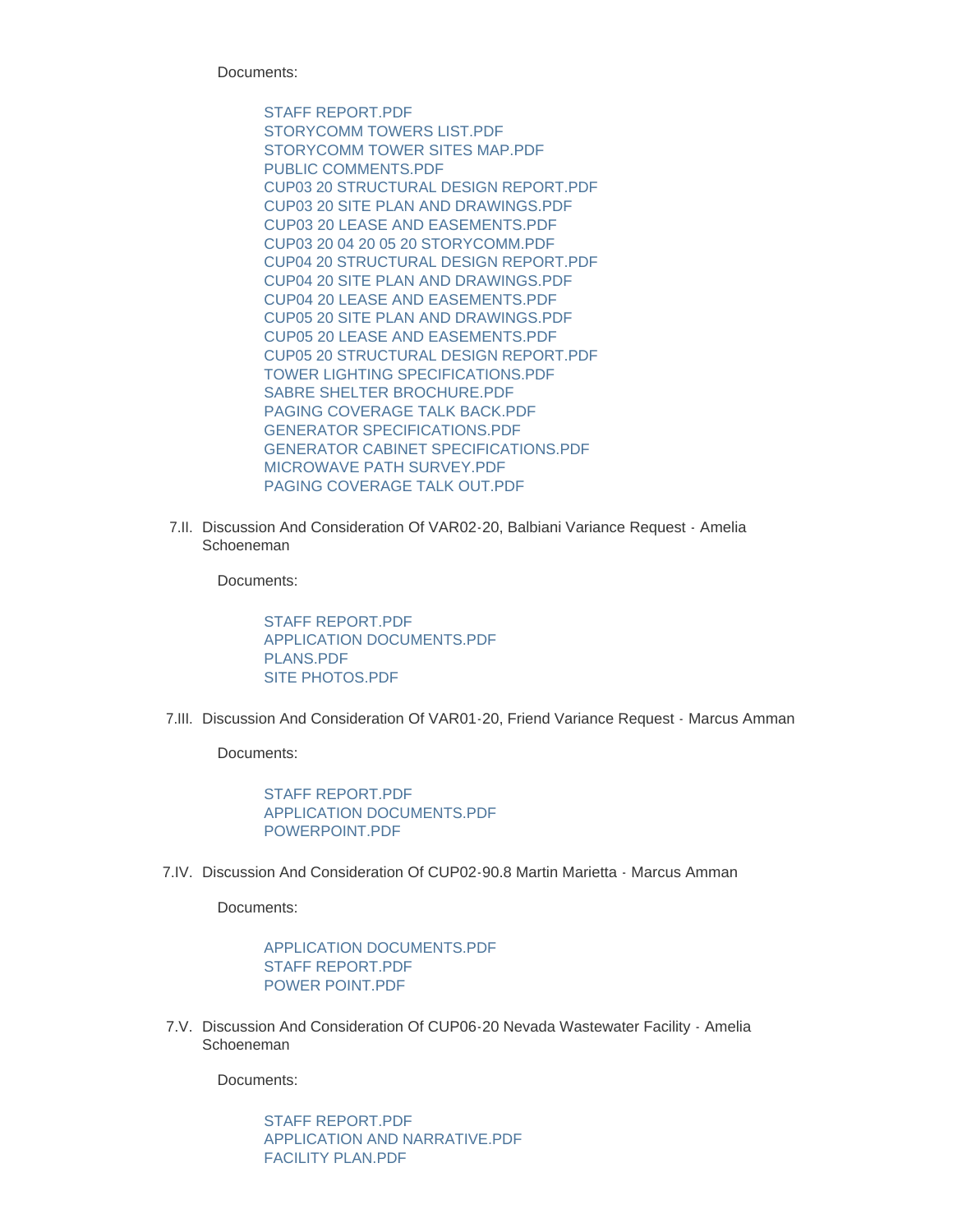## [PRELIMINARY INTERCEPTOR SEWER ALIGNMENT.PDF](http://www.storycountyiowa.gov/AgendaCenter/ViewFile/Item/18987?fileID=14399) [PHASE 1 90 PERCENT CONSTRUCTION DOCUMENTS.PDF](http://www.storycountyiowa.gov/AgendaCenter/ViewFile/Item/18987?fileID=14398) [PHASE 2 90 PERCENT CONSTRUCTION DOCUMENTS.PDF](http://www.storycountyiowa.gov/AgendaCenter/ViewFile/Item/18987?fileID=14395)

7.VI. Discussion And Consideration Of CUP07-18.1 InRoads, LLC, Mineral Extraction -Amelia Schoeneman

Documents:

## STAFF REPORT PDF [APPLICATION MATERIALS.PDF](http://www.storycountyiowa.gov/AgendaCenter/ViewFile/Item/18988?fileID=14401)

- 8. BOARD/STAFF COMMENTS
- 9. ADJOURNMENT
- 10. INSTRUCTIONS TO PARTICIPATE IN ZOOM MEETINGS **Join Zoom Meeting**

**https://zoom.us/j/7737180067?pwd=L3B5L2RNUzdsNjBldUtqV2R0UDdaZz09**

**Meeting ID: 773 718 0067 Passcode: 1DR5Wg**

#### **One tap mobile**

+19292056099,,7737180067#,,,,,,0#,,540442# US (New York) +13017158592,,7737180067#,,,,,,0#,,540442# US (Germantown)

## **Dial by your location**

- +1 929 205 6099 US (New York)
- +1 301 715 8592 US (Germantown)
- +1 312 626 6799 US (Chicago)
- +1 669 900 6833 US (San Jose)
- +1 253 215 8782 US (Tacoma)
- +1 346 248 7799 US (Houston)

## **Meeting ID: 773 718 0067**

#### **Passcode: 540442**

Find your local number: https://zoom.us/u/abHd1ttpsR

- **We ask that you mute your phone to help eliminate background noise.**
- Audio recordings of all Board meetings will be posted on the STORY COUNTY WEBSITE
- **How to Participate in Meeting Discussions** 
	- $\circ$  If you would like to watch a meeting as it happens and participate in the

discussion, you can do so via Zoom (www.zoom.us). Zoom is a videoconferencing

platform that works across different internet-enabled devices and standard

telephones. Meetings that are being held via Zoom will have information on each agenda regarding how to access the meeting in Zoom. Each meeting is assigned a meeting ID (sometimes called a "webinar ID") that you will need to use to access the meeting.

- **Zoom video conferencing** You can access the meeting by either clicking the link found on the agenda, or by opening the Zoom application and entering the meeting ID number on the agenda.
	- o Meeting participants will be able to watch and hear the meeting as it takes place.
	- ¡ **For portions of the meeting where public input is accepted,**